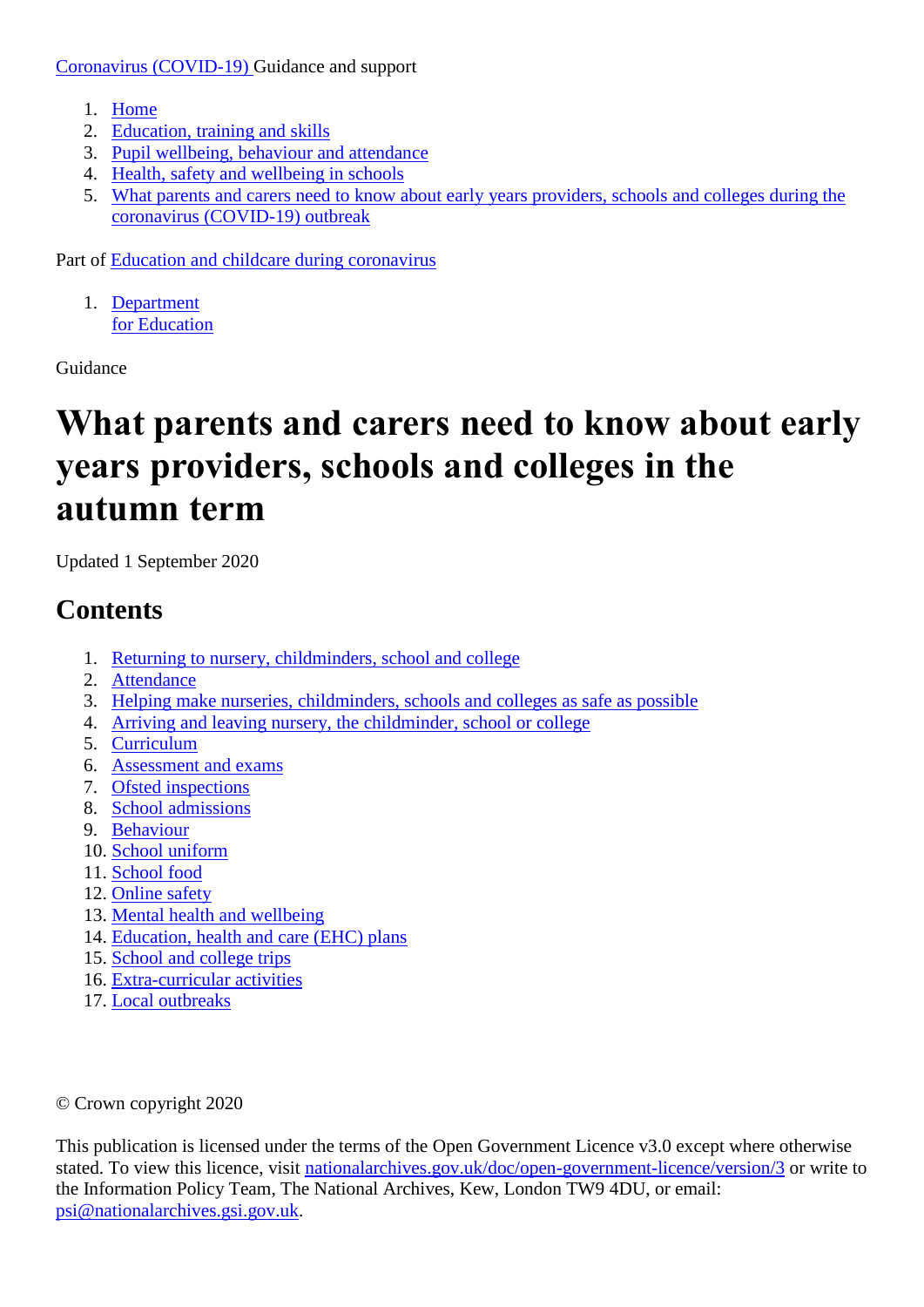Where we have identified any third party copyright information you will need to obtain permission from the copyright holders concerned.

This publication is available at https://www.gov.uk/government/publications/what-parents-and-carers-needto-know-about-early-years-providers-schools-and-colleges-during-the-coronavirus-covid-19-outbreak/whatparents-and-carers-need-to-know-about-early-years-providers-schools-and-colleges-in-the-autumn-term

This guidance is for parents and carers of children at:

- regi[s](https://www.gov.uk/government/publications/what-parents-and-carers-need-to-know-about-early-years-providers-schools-and-colleges-during-the-coronavirus-covid-19-outbreak/what-parents-and-carers-need-to-know-about-early-years-providers-schools-and-colleges-in-the-autumn-term#fn:1)tered nurseries and childminders $\frac{1}{2}$
- primary and secondary schools $\frac{2}{3}$  $\frac{2}{3}$  $\frac{2}{3}$
- $\cdot$  further education college[s](https://www.gov.uk/government/publications/what-parents-and-carers-need-to-know-about-early-years-providers-schools-and-colleges-during-the-coronavirus-covid-19-outbreak/what-parents-and-carers-need-to-know-about-early-years-providers-schools-and-colleges-in-the-autumn-term#fn:3)<sup>3</sup>

We have updated this guidance to include:

- new information on school admissions
- updated information on travelling to and from nursery, childminders, school and college
- updated information on education, health and care (EHC) plans, wellbeing and online safety
- updated information about assessment and exams
- updated information on face coverings

# **Returning to nursery, childminders, school and college**

All children and young people, in all year groups, will return to school and college full time from the beginning of the autumn term.

Children attending nurseries and childminders were able to return from 1 June. From 20 July, nurseries were able to return to their normal group sizes.

The prevalence of coronavirus (COVID-19) has decreased since schools and colleges restricted their opening to most pupils in March. The NHS Test and Trace system is up and running and we understand more about the measures that need to be in place to create safer environments.

The scientific evidence shows that coronavirus (COVID-19) presents a much lower risk to children than adults of becoming severely ill. There is no evidence that children transmit the disease any more than adults. However, there will still be risks while coronavirus (COVID-19) remains in the community.

To manage the risks, things will be a bit different in the new term. We have asked nurseries, childminders, schools and colleges to put in place a range of protective measures to help reduce the risks.

Your child's nursery, childminder, school or college will be able to give you more information about the changes they have made.

# **Attendance**

#### **Attendance at nursery and childminders**

Whether your child attends nursery, a childminder or another early years provider is your decision, but we do encourage you to take up a place for your child. Attending childcare can help provide a routine as young children develop their social skills.

You can check if your child is eligible for any of the free childcare entitlements on the [Childcare Choices](https://www.childcarechoices.gov.uk/) website. These are worth on average £2,500 a year to parents of 2 year olds and up to £5,000 a year to parents of 3 and 4 year olds.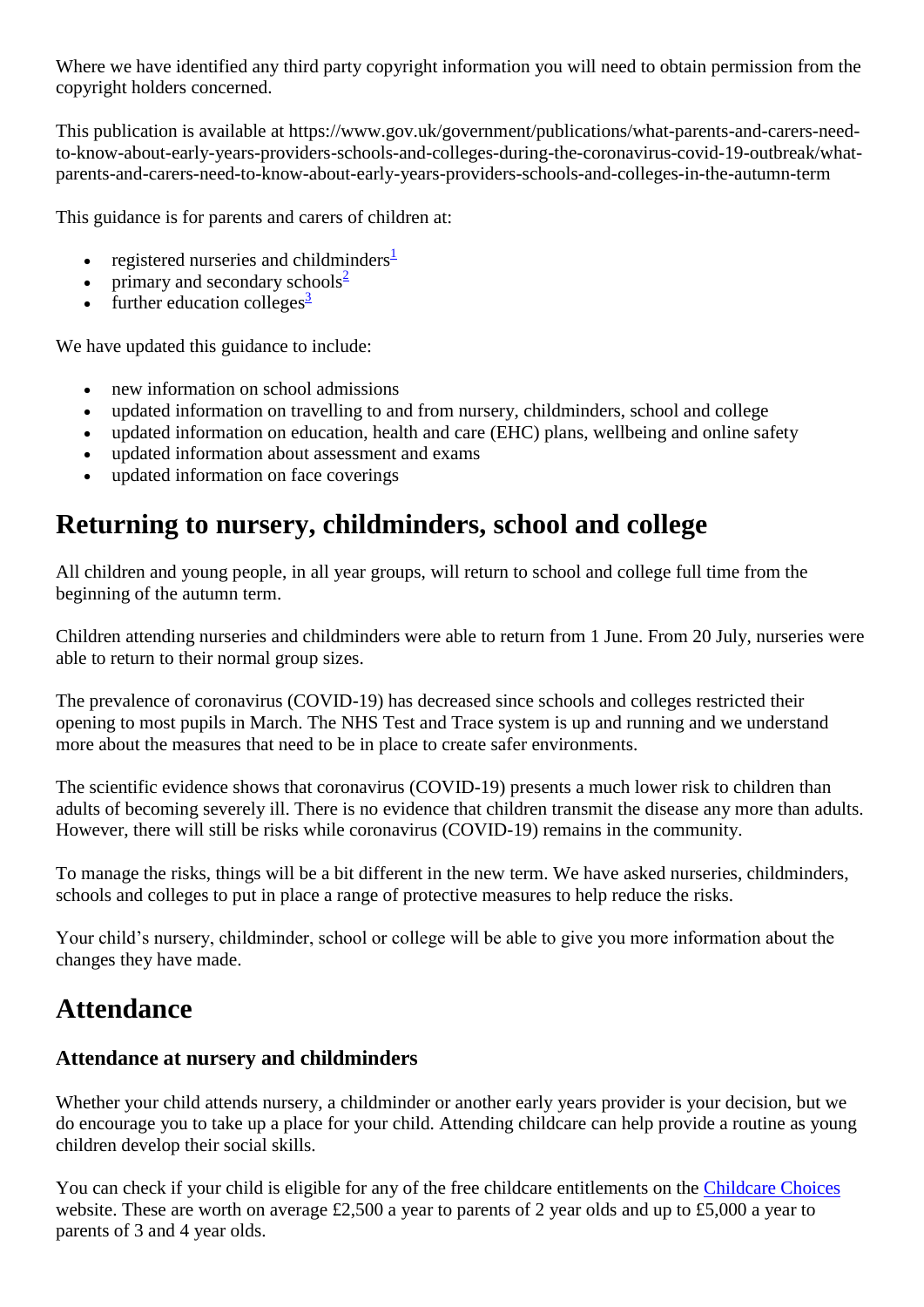#### **Attendance at school and college**

It is vital that children and young people return to school and college, for their educational progress, for their wellbeing, and for their wider development. School attendance is mandatory from the beginning of the new academic year. This means that it is your legal duty as a parent to send your child (if they are of compulsory school age) to school regularly.

There is not a corresponding legal duty for post-16 education but if a young person fails to attend, their college may believe they have left the course.

Local authorities and schools have a range of [legal powers to enforce attendance](https://www.gov.uk/school-attendance-absence/legal-action-to-enforce-school-attendance) if a child or young person misses school without a valid reason.

If children and young people have found lockdown exceptionally difficult, then their school or college may suggest a brief phased return. This will only be if it suits the needs of your child, and is agreed with you in advance. Your child will be supported to return to full time attendance as soon as they can.

If you have concerns about your child returning to school or college because you consider they may have other risk factors, you should discuss these with your school or college. They should be able to explain ways they are changing things to reduce risks. There are resources to support you with these conversations, including this leaflet on [returning to school after a period of absence.](https://www.sendgateway.org.uk/whole-school-send/find-wss-resources/)

#### **Self-isolation and shielding**

A small number of children and young people may be unable to attend in line with public health advice because they:

- are self-isolating
- have had symptoms or a positive test result themselves
- are a close contact of someone who has coronavirus (COVID-19)

If your child is unable to attend school or college for these reasons, ask your school or college what support they can provide for remote education.

Shielding advice for all adults and children was paused from 1 August. This means that children and young people can return to school or college if they:

- are on the shielded patient list
- have family members who are shielding

See the [guidance on shielding and protecting people defined on medical grounds as extremely vulnerable](https://www.gov.uk/government/publications/guidance-on-shielding-and-protecting-extremely-vulnerable-persons-from-covid-19) for the current advice.

Children and young people under the care of a specialist health professional may need to discuss their care with their health professional before returning to school or college. This should usually be at their next planned clinical appointment.

If children are not able to attend school because they are following clinical and/or public health advice, you will not be penalised.

#### **Holidays**

As usual, you should plan your holidays within school and college holidays. Avoid seeking permission to take your children out of school during term time.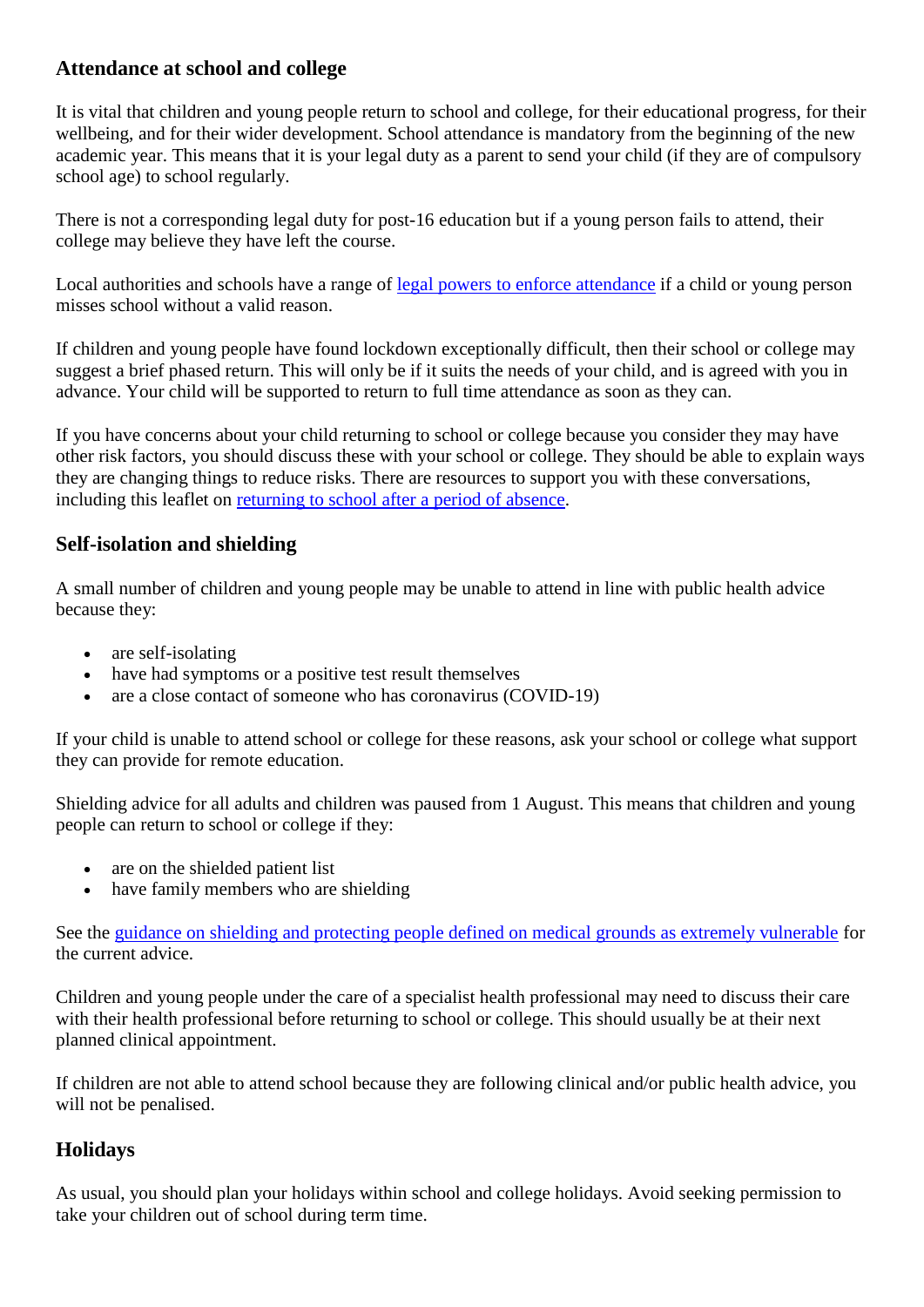Keep in mind that you and your children may need to self-isolate when you return from a trip overseas.

### **Helping make nurseries, childminders, schools and colleges as safe as possible**

Each nursery, childminder, school or college will do their own health and safety risk assessment as part of their planning for the autumn term.

As part of this, there are certain approaches that we have asked nurseries, childminders, schools and colleges to implement that are essential to reduce health risks.

#### **Actions that nurseries, childminders, schools and colleges will take**

We have asked nurseries, childminders, schools and colleges to:

- manage confirmed cases of coronavirus (COVID-19) in the school or college, in line with current public health guidance - this means your child may be asked to self-isolate for 14 days by their nursery, childminder, school or college (based on advice from their local health protection teams) if they have been in close, face to face contact with someone who has tested positive for the virus
- ensure that everyone cleans their hands more often than usual, including when they arrive, when they return from breaks, and before and after eating - this should be done for 20 seconds with soap and running water or hand sanitiser
- promote the 'catch it, bin it, kill it' approach, to ensure good respiratory hygiene
- enhance cleaning, including cleaning frequently touched surfaces more often

Nurseries and childminders will also minimise contact between individuals where they can. This could mean using different rooms for different age groups and keeping those groups apart.

Schools and colleges will minimise contact and encourage maintaining distance as far as possible. They will decide how best to do this because it will be different for each school or college. This will involve asking children and young people to:

- stay within specified separate groups (or bubbles)
- maintain distance between individuals

We know that younger children may not be able to maintain social distancing. It is likely that for younger children the emphasis will be on separating groups, and for older children, it will be on distancing.

#### **Actions you can take**

Do not send your child to their nursery, childminder, school or college if:

- they are showing [coronavirus \(COVID-19\) symptoms](https://www.nhs.uk/conditions/coronavirus-covid-19/symptoms/)
- someone in their household is showing symptoms

[Arrange a test](https://www.nhs.uk/conditions/coronavirus-covid-19/testing-and-tracing/) if you or your child develops symptoms. Inform your nursery, childminder, school or college of the results.

If the test is positive, follow [guidance for households with possible or confirmed coronavirus \(COVID-19\)](https://www.gov.uk/government/publications/covid-19-stay-at-home-guidance)  [infection,](https://www.gov.uk/government/publications/covid-19-stay-at-home-guidance) and engage with the NHS Test and Trace process.

It is really important that you help nurseries, childminders, schools and colleges to implement these actions by following the advice set out here and wider public health advice and guidance.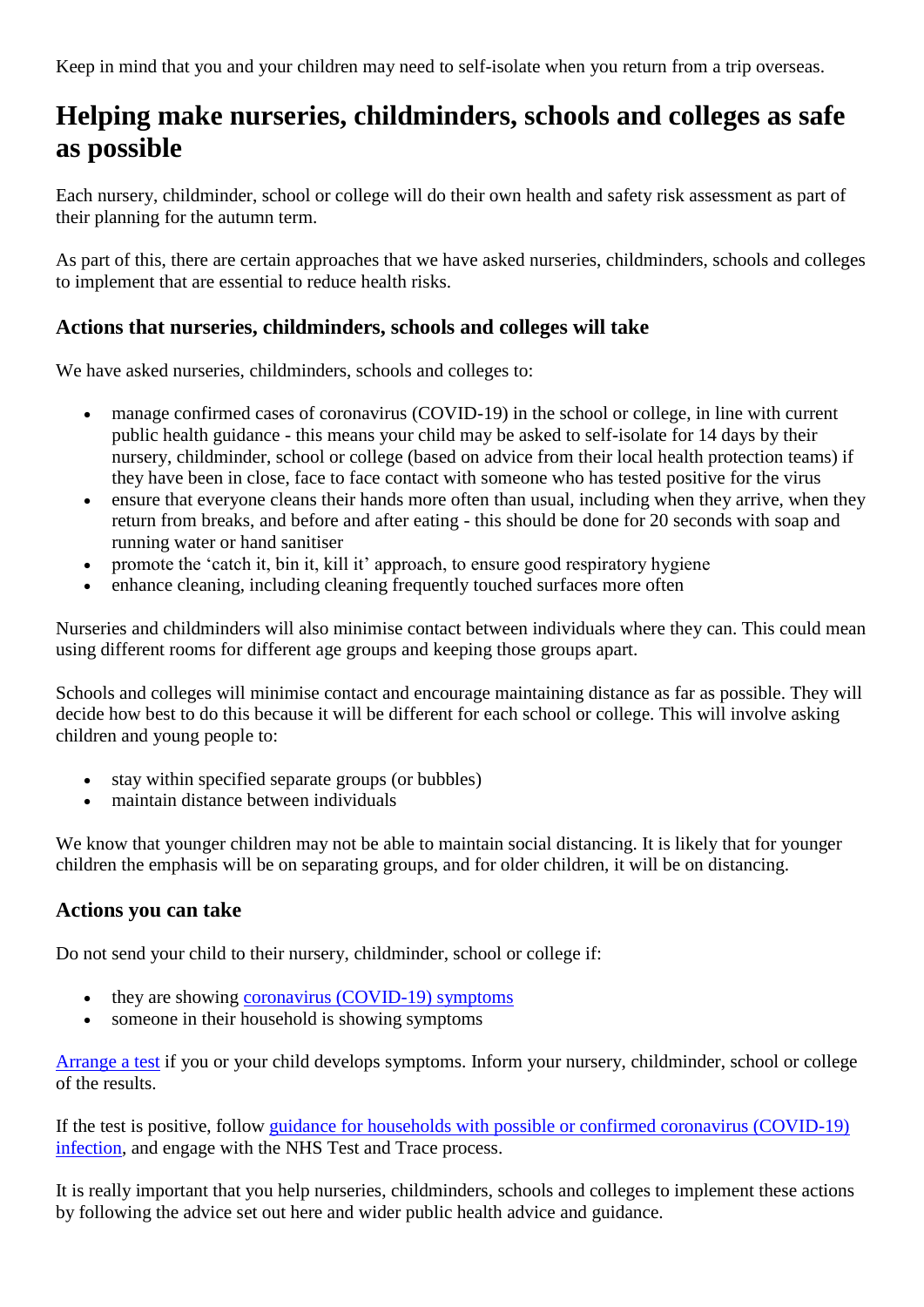#### **Face coverings**

The latest evidence and advice is that children aged 12 and over should wear a mask where social distancing cannot be safely managed and there is widespread transmission in the area.

Nationwide, we are not recommending face coverings are necessary in nurseries, childminders, schools and colleges generally. This is because the approaches nurseries, childminders, schools and colleges are putting in place already reduce the health risks.

Nationwide, secondary schools (or schools where pupils are in year 7 or above) and colleges will have the choice to ask that pupils, staff and other visitors wear face coverings in areas outside the classroom (such as corridors) where social distancing is difficult, if they think that is the right thing in their school or college.

If you are in an area of national intervention, face coverings should be worn by adults and pupils in secondary schools and colleges in communal areas. If this is the case in your area, your school or college will let you know about the new arrangements and the need for face coverings.

Based on current evidence, face coverings will not be necessary in the classroom. This is because the approaches schools and colleges are putting in place will sufficiently reduce risk in the classroom, and because they may have a negative impact on learning and teaching.

Children in nurseries, at childminders and primary school children will not need to wear a face covering. In primary schools where social distancing is not possible in areas outside of classrooms between members of staff or visitors, for example in staffrooms, headteachers will have the discretion to decide whether to ask staff or visitors to wear, or agree to them wearing face coverings in these circumstances.

In colleges, students may also be asked to wear face coverings where:

- the teaching setting is more similar to, or is, a workplace environment (for example. Fwe a restaurant which may be open to the public)
- it is a requirement in the workplace or indoor environment and students are likely to come into contact with other members of the public

It is really important that face coverings are worn correctly. All schools and colleges should have a process for making sure face coverings are put on, removed, stored and disposed of properly. They should let you know what their process is.

Some pupils may be exempt from wearing face coverings. These exemptions will apply in schools and colleges, so any requirement to wear a face covering does not apply to children and young people who:

- have a disability that means they cannot wear a face covering
- would find wearing a face covering severely distressing
- are with someone who relies on lip reading to communicate

### **Arriving and leaving nursery, the childminder, school or college**

Some nurseries, schools or colleges may need to stagger or adjust start and finish times. This helps keep groups apart as they arrive and leave the premises. If schools or colleges choose to do this it should not reduce the amount of time they spend teaching - but it could mean that your child's start or finish times change.

Schools and colleges will work with any school transport and other transport providers to coordinate, as necessary.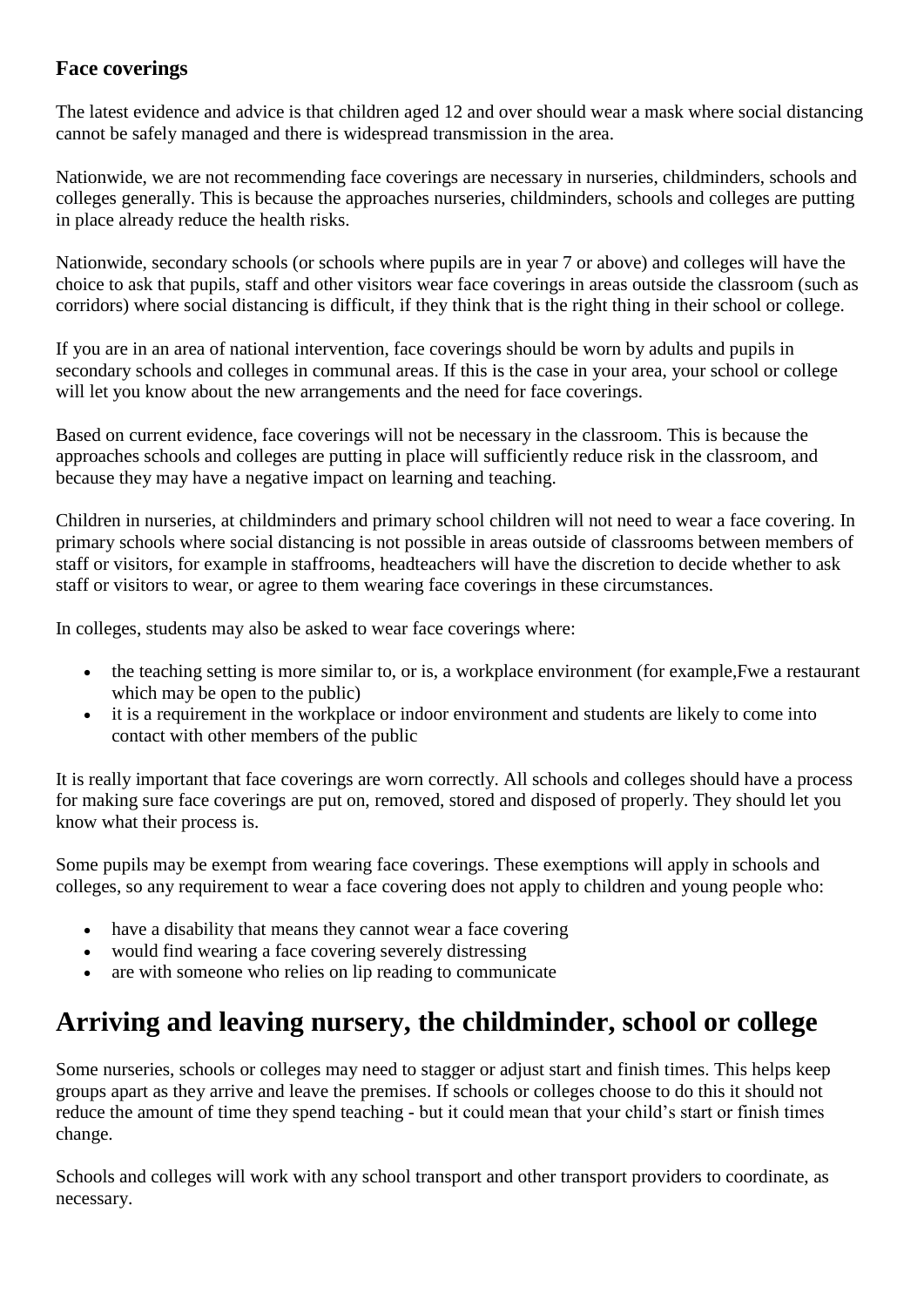Your nursery, childminder, school or college will be in touch to set out any changes they are making. This might also include new processes for drop off and collection.

#### **Using public transport**

Everyone needs to play their part in reducing the demand for public transport. If possible, you should look for alternative transport options, especially walking or cycling, particularly at peak times.

This will help to ensure that there is enough public transport capacity to allow those who need to use it to travel safely. It will also benefit your family's health. See the guidance from:

- [Living Streets on walking to school](https://www.livingstreets.org.uk/walk-to-school/parents-and-carers)
- [Sustrans on keeping safe on the school run](https://www.sustrans.org.uk/our-blog/get-active/2020/everyday-walking-and-cycling/heading-back-to-school-after-lockdown-advice-for-families/)

If you and your child rely on public transport to get to their nursery, childminder, school or college, the [safer](https://www.gov.uk/guidance/coronavirus-covid-19-safer-travel-guidance-for-passengers)  [travel guidance for passengers](https://www.gov.uk/guidance/coronavirus-covid-19-safer-travel-guidance-for-passengers) will apply. In some areas, local authorities may be providing extra dedicated school transport services to help children and young people get to school or college.

Children and young people, and their parents and carers must not travel to nursery, childminders, school or college if they or a member of their household has symptoms of coronavirus (COVID-19).

#### **Free home to school transport for eligible children**

Local authorities' duty to provide free home to school transport for eligible children is unchanged. This is set out in the [home to school travel and transport guidance.](https://www.gov.uk/government/publications/transport-to-school-and-other-places-of-education-autumn-term-2020)

Your local authority might ask you to accept a personal travel budget or mileage allowance instead of a seat on dedicated transport. This may be so they can ensure there is enough dedicated transport capacity for everyone who needs it.

We would ask you to accept that offer if you can. It will not affect your child's eligibility for dedicated transport in the future. The local authority can't make you accept if you don't want to or are not able to.

Local authorities should not expect you to commit to accepting a personal payment or mileage allowance for a specified period of time, but the local authority would need reasonable notice to reinstate home to school transport for your child.

#### **Using dedicated school or college transport**

Local authorities, schools and transport providers will not be required to uniformly apply the social distancing guidelines for public transport, on dedicated school or college transport. This is because:

- dedicated school transport often carries the same group of young people on a regular basis
- children and young people on dedicated school transport do not mix with members of the public

Local authorities, schools and transport providers will do all that is reasonably practicable to maximise social distancing where possible and minimise the risk of transmission. What is practicable is likely to vary according to local circumstances. This might include:

- asking your child to use a regular seat on this transport
- making sure boarding and disembarking is orderly and/or managed
- making sure vehicles are cleaned regularly
- ensuring that transport operators maximise the flow of fresh air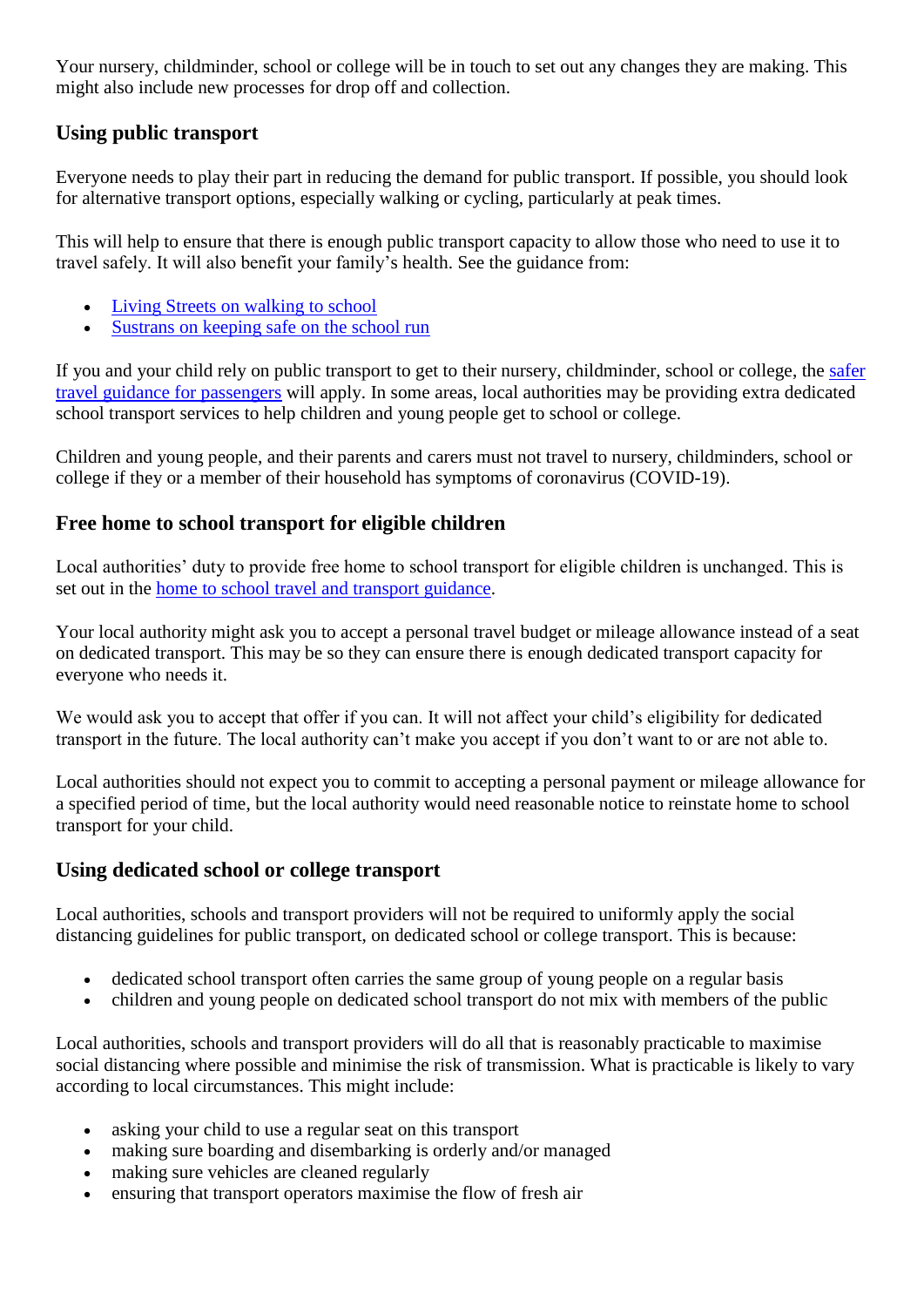It is important that you follow any local advice provided and that your child knows and understands the importance of following any rules that are set.

#### **Wearing face coverings when travelling to and from school and college**

Most children and young people aged 11 and above are now required to wear a face covering on public transport. This does not apply to children and young people who:

- have a disability that means they cannot wear a face covering
- would find wearing a face covering severely distressing
- are travelling with someone who relies on lip reading to communicate

We advise that children and young people aged 11 and over also wear a face covering when travelling on dedicated transport to secondary school or college, apart from those who are exempt.

If your child needs to share a car to school with someone outside of their support bubble or household, they should:

- share with the same people each time
- open the windows for ventilation
- $\bullet$  if they are over the age of 11, wear a face covering

It is really important that face coverings are worn correctly. All schools and colleges should have a process for making sure face coverings are put on, removed, stored and disposed of properly. They should let you know what their process is.

# **Curriculum**

We have set out what we expect schools to teach when pupils return in the autumn. Schools will provide an ambitious and broad curriculum in all subjects.

There may need to be changes to some subjects, such as PE and music, so that schools can teach these subjects as safely as possible.

We expect colleges to return to full, high-quality study programmes in the new academic year.

Schools and colleges will also make plans for providing remote education if needed. This means that if your child needs to stay at home, due to shielding or self-isolation, their school or college will support them to continue learning.

We have already announced a catch up package worth  $\pounds 1$  billion to ensure that schools have the resources they need to help pupils make up for lost teaching time, with extra support for those who need it most.

#### **Assessment and exams**

#### **Assessments in primary or junior schools**

Children and young people have missed a critical period of their education due to schools having to close to the majority of pupils to control the spread of coronavirus (COVID-19). It is vital that we better understand the impact of coronavirus (COVID-19) on children's education and give support to schools that need it the most. To support this, we are planning for the early years foundation stage (EYFS) profile and all existing statutory primary assessments to return in the 2020 to 2021 academic year, following their usual timetable.

#### **GCSEs and A levels**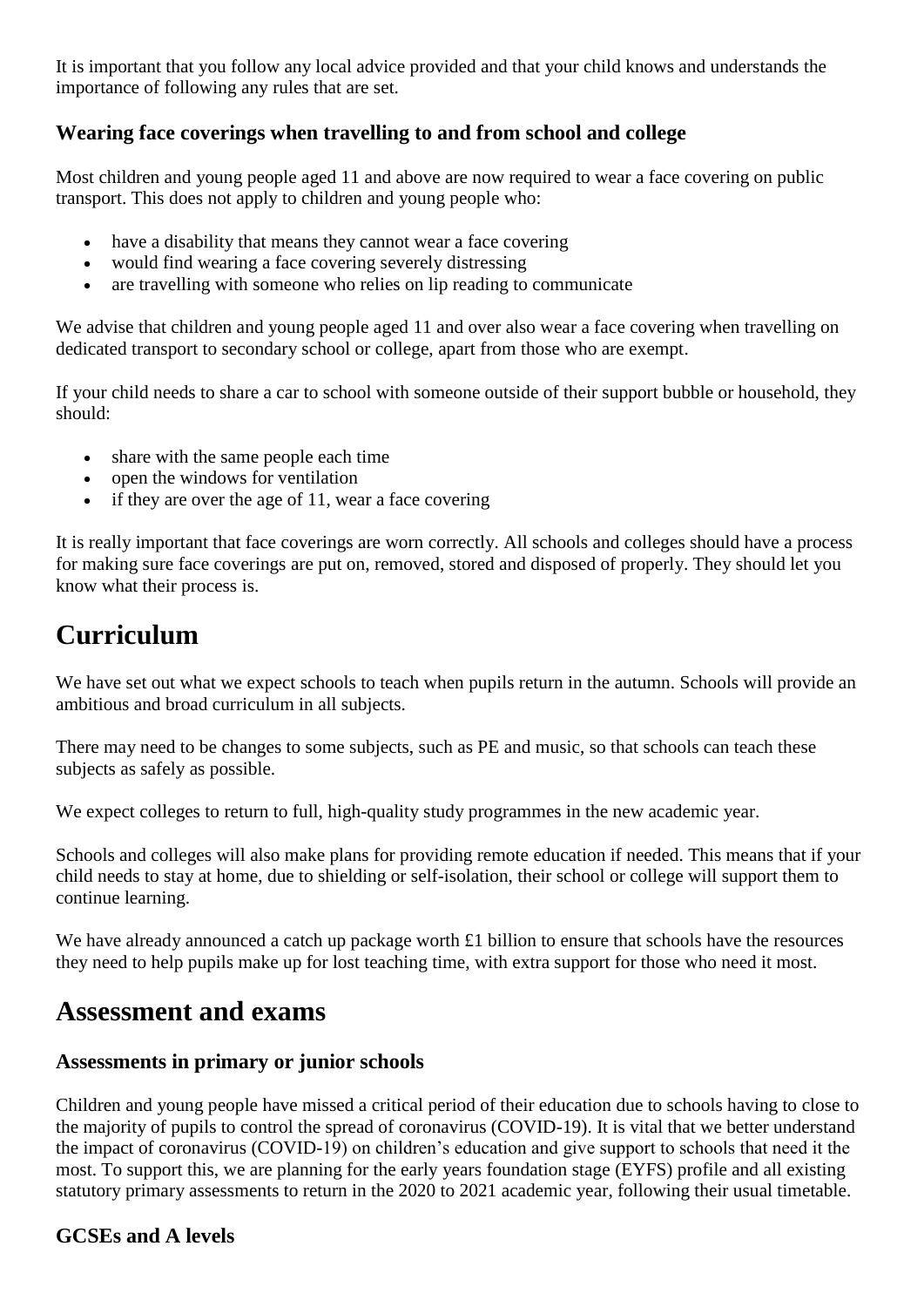No exams took place in summer 2020 due to the coronavirus (COVID-19) outbreak. To enable pupils to receive qualifications, we announced that pupils who were due to sit A level, AS level or GCSE exams this summer would receive a calculated grade.

#### **How the grades are calculated**

For each pupil, schools and colleges have provided a centre assessment grade for each subject. This is the grade their school or college believes they would be most likely to have achieved had exams gone ahead. They will have considered a range of evidence including, for example, non-exam assessment and mock results.

This grade was intended to be put through a process of standardisation, using a model developed by Ofqual, to arrive at the final calculated grade.

On Monday 17 August, the Secretary of State confirmed that there would no longer be a standardisation process for AS/A levels and GCSEs. Instead, all pupils will be awarded the centre assessment grade submitted by their school or college. If the centre assessment grade is lower than their calculated grade, the calculated grade will stand.

Unless there is evidence that a processing error has been made, these grades will be final.

Pupils will be able to use the grades they receive in the summer to move onto their next step. These grades will have the same currency as grades in previous years.

#### **Additional exams in autumn 2020**

We recognise that some pupils may be unhappy with their summer grade or they may need an improved result to move onto the next stage of their education. There will also be a small group of pupils for whom there was not enough evidence for a grade to be awarded in the summer. It is important that these pupils can sit exams in autumn 2020.

To support these pupils, we are running an additional series of exams. AS and A level exams will take place in October and GCSE exams in November.

#### **Deadlines for entering autumn 2020 exams**

Pupils wishing to enter for autumn exams should do so via the school or college where they were due to sit their exams in the summer. The deadlines for entering are:

- 4 September for A and AS levels
- 18 September for GCSEs (except English and maths, for which the deadline is 4 October)

### **Ofsted inspections**

In the autumn term, Ofsted inspectors will visit a sample of nurseries, childminders, schools and colleges to discuss how they are supporting children and young people coming back. These visits will not result in a graded judgement.

It is intended that routine Ofsted inspections will restart from January 2021. The exact timing is being kept under review.

### **School admissions**

#### **Admission appeals**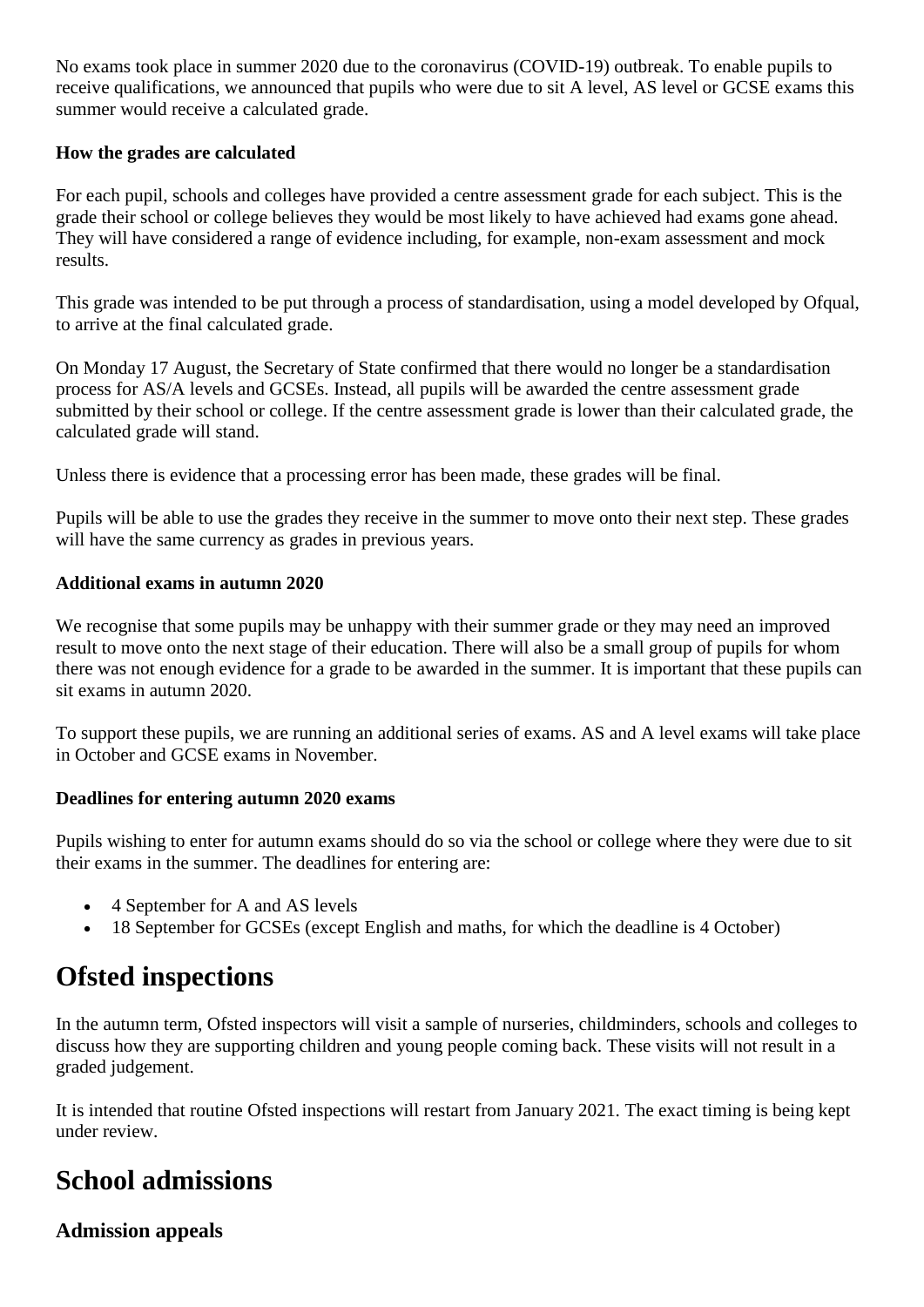If you have applied to a school and it does not offer your child a place, you have the right to appeal this decision.

[Admission appeals](https://www.gov.uk/government/publications/school-admissions-appeals-code/changes-to-the-school-admission-appeals-code-regulations-during-the-coronavirus-outbreak) can now be held by telephone, video conference or in writing, instead of face-to-face hearings.

#### **Entry tests for selective schools such as grammar schools**

If you are applying for a place for your child at a selective school<sup>4</sup>[,](https://www.gov.uk/government/publications/what-parents-and-carers-need-to-know-about-early-years-providers-schools-and-colleges-during-the-coronavirus-covid-19-outbreak/what-parents-and-carers-need-to-know-about-early-years-providers-schools-and-colleges-in-the-autumn-term#fn:4) there may be some changes to how entry tests are run this year.

It is up to those who are responsible for selective tests (either the school or the local authority) to decide when to run tests. We have advised them to consider delaying entry tests to late October or early November. This means that you are unlikely to get the results before you are asked to express your preferences for schools (31 October).

In case your child does not meet the required standard in the entry test, you should use your final preference(s) for a local non-selective school, where you consider you have a good chance of securing a place.

If you decide to choose only grammar schools, but your child does not meet the required standard in the entry test, your child will be allocated to a non-selective school. This will not be one of your chosen schools.

Contact the admission authority if your child cannot attend the planned test date(s) because they are:

- showing symptoms of the coronavirus (COVID-19)
- self-isolating

The school or local authority will make alternative arrangements to assess your child for ability or aptitude.

### **Behaviour**

Nurseries, childminders, schools and colleges may update their behaviour policies to reflect any new rules or approaches they are making. They will let you know what these changes are.

# **School uniform**

Schools decide their own uniform policy.

We are encouraging all schools to return to their usual uniform policies in the autumn term.

You do not need to clean uniforms differently or any more often than usual because of coronavirus (COVID-19).

# **School food**

School and college kitchens should be fully open from the start of the autumn term.

They will provide food to all pupils who want it, including free school meals and universal infant free school meals as usual for those who are eligible.

### **Online safety**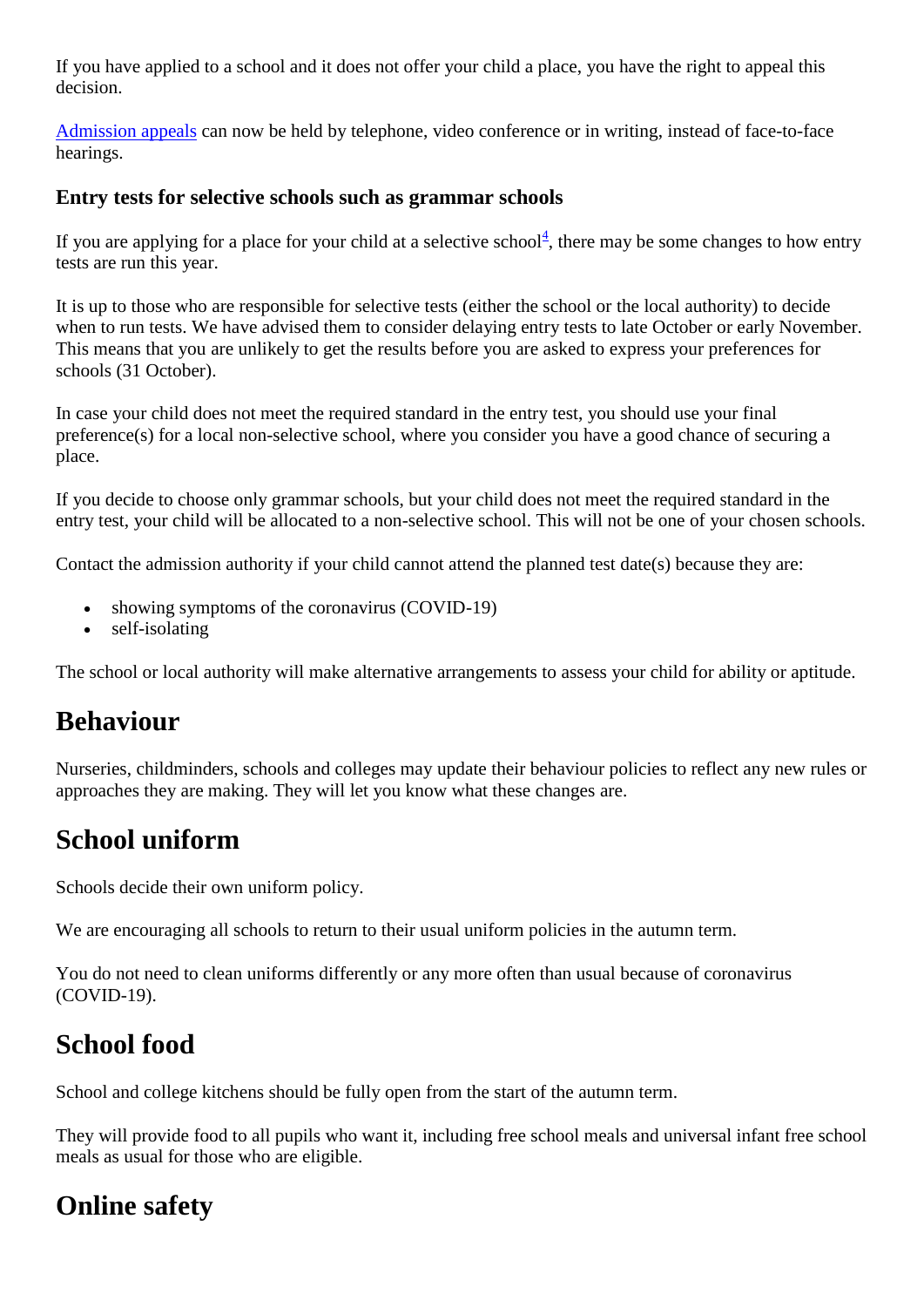Most people, including children, have been spending more time online, whether that is in the classroom or at home.

See the [support for parents and carers to keep children and young people safe from online harm.](https://www.gov.uk/government/publications/coronavirus-covid-19-keeping-children-safe-online/coronavirus-covid-19-support-for-parents-and-carers-to-keep-children-safe-online) It suggests resources to help keep children and young people safe from different risks online and where to go for support and advice. [Support to stay safe online](https://www.gov.uk/guidance/covid-19-staying-safe-online) includes information on security and privacy settings.

# **Mental health and wellbeing**

Nurseries, childminders, schools and colleges will understand that some children and young people may be experiencing feelings such as anxiety, stress or low mood as a result of the coronavirus (COVID-19) outbreak.

There are online resources available to help you and your child with mental health, including:

- [MindEd,](https://www.minded.org.uk/) a free educational resource from Health Education England on children and young people's mental health
- [Rise Above,](https://campaignresources.phe.gov.uk/schools/topics/rise-above/overview) which aims to build resilience and support good mental health in young people aged 10 to 16
- [Every Mind Matters,](https://www.nhs.uk/oneyou/every-mind-matters/) which includes an online tool and email journey to support everyone to feel more confident in taking action to look after their mental health and wellbeing
- [Bereavement UK](https://www.childbereavementuk.org/) and the [Childhood Bereavement Network,](http://www.childhoodbereavementnetwork.org.uk/covid-19.aspx) provide information and resources to support bereaved pupils, schools and staff

Barnardo's See, Hear, Respond service, provides support to children, young people and their families who aren't currently seeing a social worker or other agency, and who are struggling to cope with the emotional impacts of coronavirus (COVID-19). You can access via the ['See, Hear, Respond' service self-referral](https://www.barnardos.org.uk/c19)  [webpage](https://www.barnardos.org.uk/c19) or Freephone 0800 151 7015.

It is also vital to report any safeguarding concerns you have about any child. Contact the [NSPCC helpline.](https://www.nspcc.org.uk/keeping-children-safe/reporting-abuse/dedicated-helplines/)

# **Education, health and care (EHC) plans**

During the outbreak, we needed to make some of the specified special education and health care provision within EHC plans more flexible.

This flexibility has now ended, which means that if your child has an EHC plan they should receive the support they need as usual when they return to school.

# **School and college trips**

From the autumn term, schools and colleges can resume educational day trips in the UK. They must follow the latest public health guidance and wider guidance for schools and colleges on the actions they can take to reduce risks.

We currently advise against overnight trips in the UK and overseas educational visits.

# **Extra-curricular activities**

Schools can run breakfast and after-school activities from the autumn term. Schools will need to make sure these can be delivered in line with the wider guidance on protective measures. This means they may need to run things differently.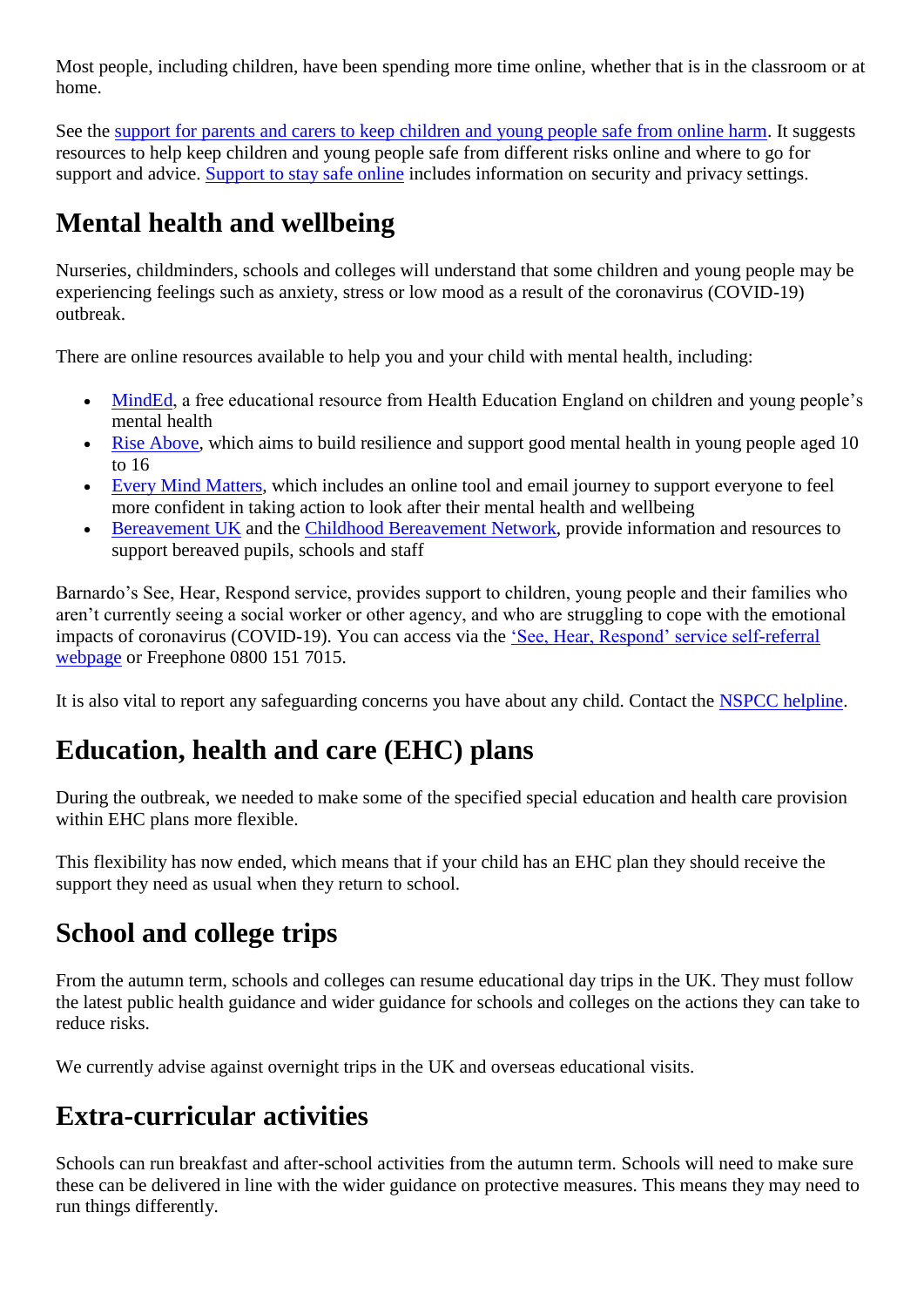Talk to your child's school to check whether they are running breakfast and after-school activities.

Out-of-school settings, such as holiday or after-school clubs, can open to children and young people of all ages. It remains important that they put protective measures in place to help reduce the risk of transmission.

To minimise risks, consider:

- sending your child to the same setting consistently
- limiting the number of different settings you access

Ask the organisation that runs the activity what they are doing differently to reduce any risks.

There is advice available for parents on the [use of out-of-school clubs and activities.](https://www.gov.uk/government/publications/guidance-for-parents-and-carers-of-children-attending-out-of-school-settings-during-the-coronavirus-covid-19-outbreak/guidance-for-parents-and-carers-of-children-attending-out-of-school-settings-during-the-coronavirus-covid-19-outbreak)

# **Local outbreaks**

Nurseries, childminders, schools and colleges will contact their local health protection team if they:

- have 2 or more confirmed cases of coronavirus (COVID-19) among pupils or staff within 14 days
- see an increase in children or staff absence rates due to suspected or confirmed cases of coronavirus (COVID-19)

The local health protection team will advise what action is required. Usually, closure will not be necessary, but some groups may need to self-isolate.

If an outbreak in a school or college is confirmed, a mobile testing unit may be dispatched. They will test everyone who may have been in contact with the person who has tested positive. Testing will first focus on the person's class, followed by their year group, then the whole school or college, if necessary.

If your local area sees a spike in infection rates that results in localised community spread, the government will decide what actions need to be taken. In local areas where restrictions are implemented for other sectors, we anticipate that education and childcare will usually remain fully open to all.

Your child's school or college should provide remote education if:

- groups of pupils need to self-isolate
- a larger restriction of attendance at school or college is needed
- 1. Nursery and childminder or nurseries and childminders refer to registered nurseries, registered childminders, pre-schools, playgroups and maintained nursery schools.  $\leftrightarrow$
- 2. Primary and secondary schools includes independent schools, maintained schools, academies, free schools, infant schools, junior schools and middle schools.  $\leftrightarrow$
- 3. Colleges refers to sixth form colleges, general further education colleges, independent training providers, designated institutions, adult community learning providers and special post-16 institutions.  $\leftrightarrow$
- 4. Selective schools include grammar schools (which select all their children based on their high academic ability), partially selective or 'bilateral' schools which select a proportion of their intake by ability or aptitude, schools which 'band', i.e. they test all children for ability but admit children of all abilities (equal numbers of high and low ability children) and schools which admit 10% of their intake based on aptitude in the performing or visual arts, sport, modern foreign languages, design and technology or IT.  $\leftrightarrow$

#### **Contents**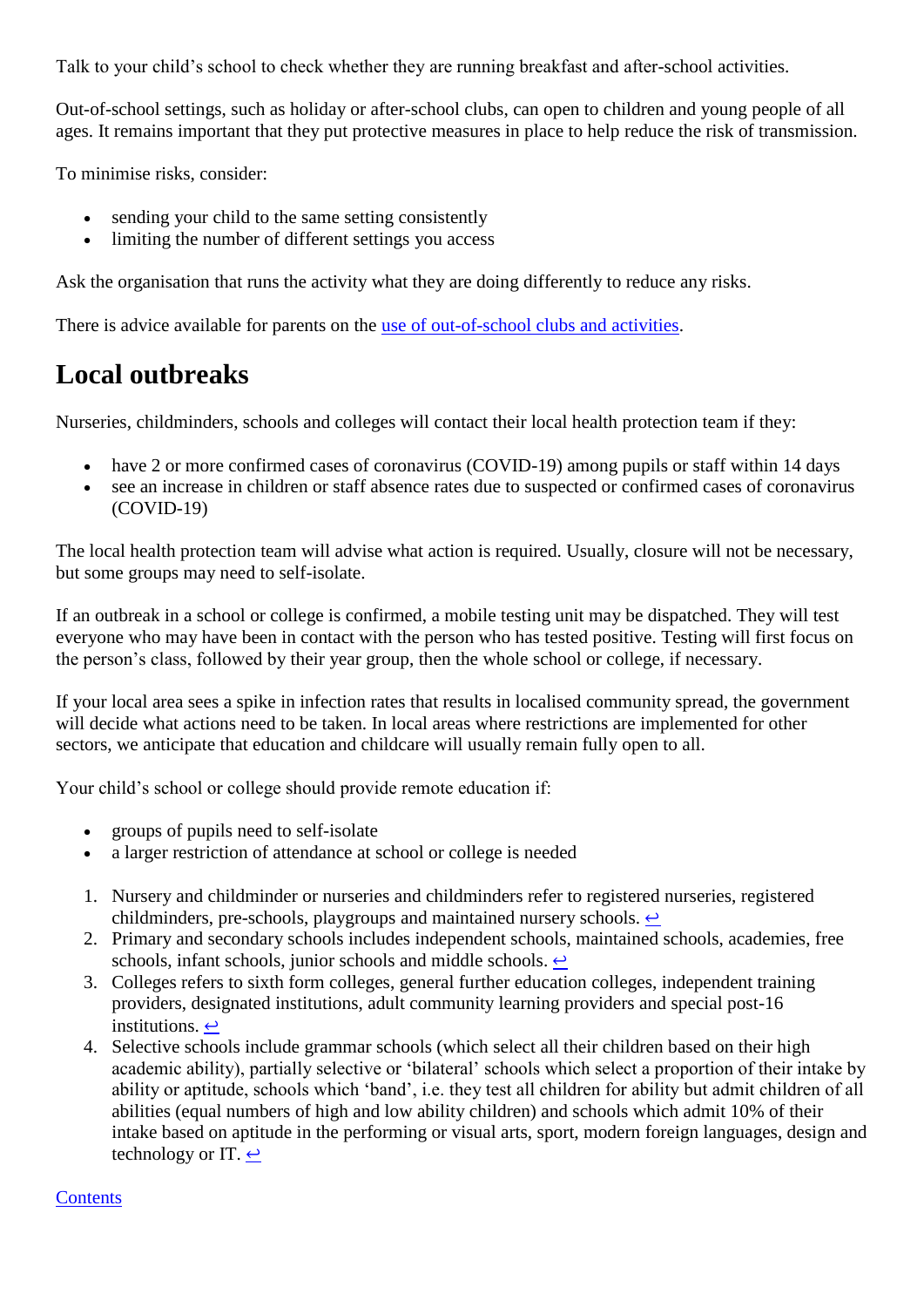### **Is this page useful?**

- [Yes this page is useful](https://www.gov.uk/contact/govuk)
- [No this page is not useful](https://www.gov.uk/contact/govuk)

Thank you for your feedback [Is there anything wrong with this page?](https://www.gov.uk/contact/govuk)  **[Close](https://www.gov.uk/government/publications/what-parents-and-carers-need-to-know-about-early-years-providers-schools-and-colleges-during-the-coronavirus-covid-19-outbreak/what-parents-and-carers-need-to-know-about-early-years-providers-schools-and-colleges-in-the-autumn-term)** 

#### **Help us improve GOV.UK**

Don't include personal or financial information like your National Insurance number or credit card details.

What were you doing? What went wrong? Send

**[Close](https://www.gov.uk/government/publications/what-parents-and-carers-need-to-know-about-early-years-providers-schools-and-colleges-during-the-coronavirus-covid-19-outbreak/what-parents-and-carers-need-to-know-about-early-years-providers-schools-and-colleges-in-the-autumn-term)** 

#### **Help us improve GOV.UK**

To help us improve GOV.UK, we'd like to know more about your visit today. We'll send you a link to a feedback form. It will take only 2 minutes to fill in. Don't worry we won't send you spam or share your email address with anyone.

Email address Send me the survey

# **Coronavirus (COVID-19)**

• Coronavirus (COVID-19): guidance and support

### **The UK has left the EU**

• Check the new rules for January 2021

### **Services and information**

- Benefits
- [Births, deaths, marriages and care](https://www.gov.uk/browse/births-deaths-marriages)
- [Business and self-employed](https://www.gov.uk/browse/business)
- [Childcare and parenting](https://www.gov.uk/browse/childcare-parenting)
- [Citizenship and living in the UK](https://www.gov.uk/browse/citizenship)
- Crime, justice and the law
- Disabled people
- Driving and transport
- Education and learning